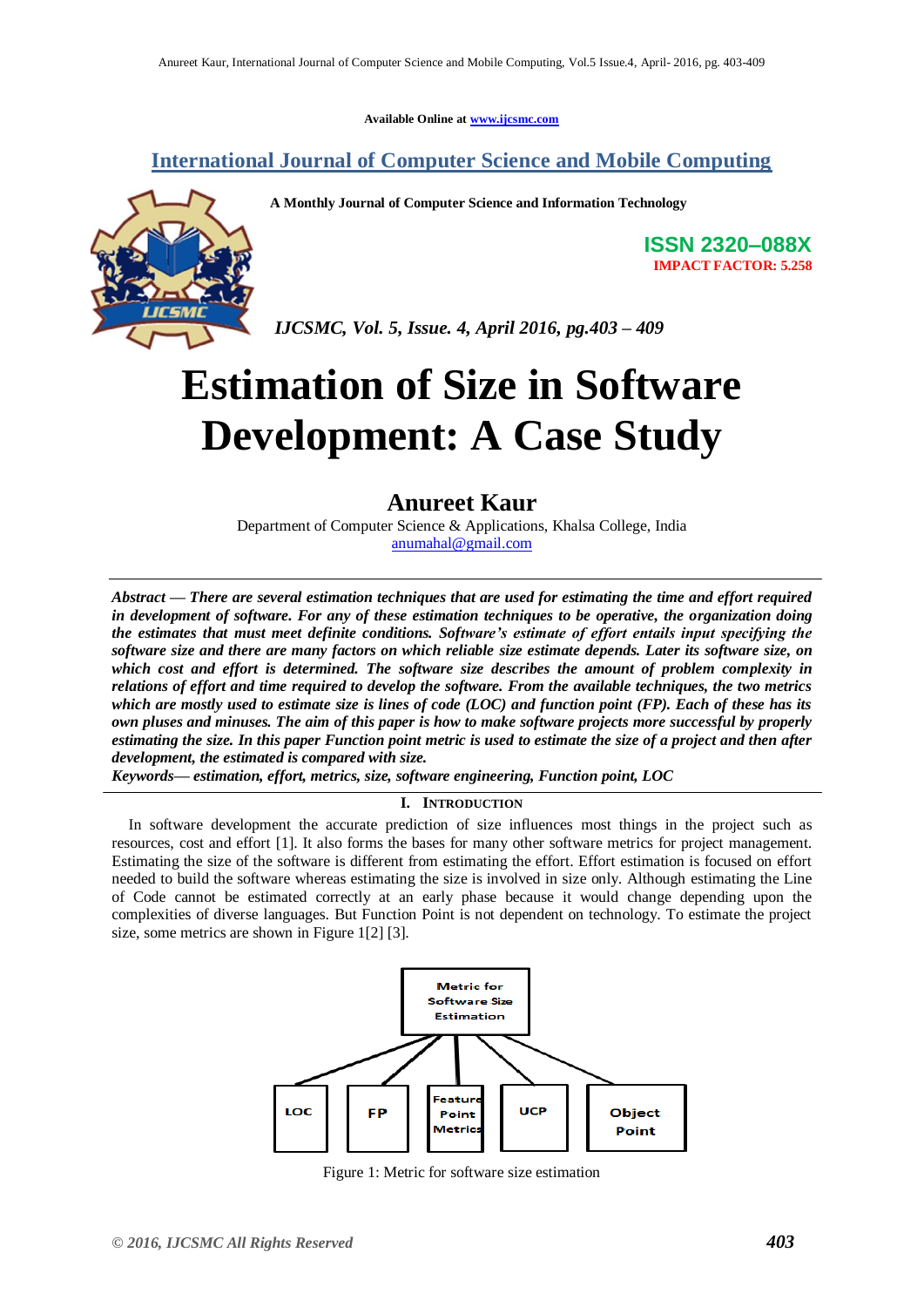The description of each metric is shown in the table 1.But this paper is only focused on using function point metric.

| Sr.No.         | Metric for s/w size         | <b>Brief Description</b>                                                 |  |
|----------------|-----------------------------|--------------------------------------------------------------------------|--|
|                | <b>Estimation</b>           |                                                                          |  |
|                | Line of Code(LOC)           | The size of the project is estimated by counting the number of source    |  |
|                |                             | instructions in the developed program                                    |  |
| $\mathfrak{D}$ | <b>Function Point</b>       | In this instead of counting the lines, the functionality of the software |  |
|                |                             | is counted.                                                              |  |
| 3.             | <b>Feature Point Metric</b> | Feature Point metric extends the function points to include complexity   |  |
|                |                             | of the functions also.                                                   |  |
| 4.             | Use Case Point(UCP)         | Use-case Points are counted from the use-case analysis of system.        |  |
|                |                             | UCP are counted during early phases of an object-oriented project that   |  |
|                |                             | captures its scope with use cases.                                       |  |
| .5             | Object Point                | In this the measurement is based on the number and complexity of         |  |
|                |                             | objects such as screens, reports and 3GL components                      |  |

#### TABLE 1: METRIC FOR SOFTWARE SIZE ESTIMATION AND DESCRIPTION

## **II. FUNCTION POINT METRIC**

The function point metric is can be used to easily estimate the size of a software product directly from the problem specification. This is in contrast to the LOC metric, where the size can be accurately determined only after the product has fully been developed. The conceptual idea behind the function point metric is that the size of a software product is directly dependent on the number of different functions or features it supports. To calculate function points, five functional units are raked according to their complexity i.e., Low, Average, or high. After classifying each of the five function types, the Unadjusted Function Points (UFP) are calculated using predefined weights for each function type given in table 2[4]

#### TABLE 2: CALCULATING UNADJUSTED FUNCTION POINTS (UFP)

| <b>Functional Units</b>  | <b>Description</b>                                              | Low | Average | <b>High</b> |
|--------------------------|-----------------------------------------------------------------|-----|---------|-------------|
| External Input           | Information entering the system                                 |     |         |             |
| <b>External Output</b>   | Information leaving the system                                  |     |         |             |
| <b>External Inquires</b> | Requests for instant access to information                      |     |         |             |
| Internal Logic files     | Information held within the file system                         |     | 10      |             |
| External Interface files | Information held by other systems that is used by<br>the system |     |         | 10          |

The procedure for calculating Unadjusted Function Point in Mathematical form is:

$$
UFP = \sum_{i=1}^{S} \sum_{J=1}^{S} Z_{ij} w_{ij}
$$

The function point is calculated by multiplying the UFP by an adjustment factor that is calculated by considering 14 aspects of processing complexity.

The final adjusted FP count is obtained by using the following formula:-

$$
FP = UFC * [ 0.65 + 0.01 * \sum_{i} F_{i} ]
$$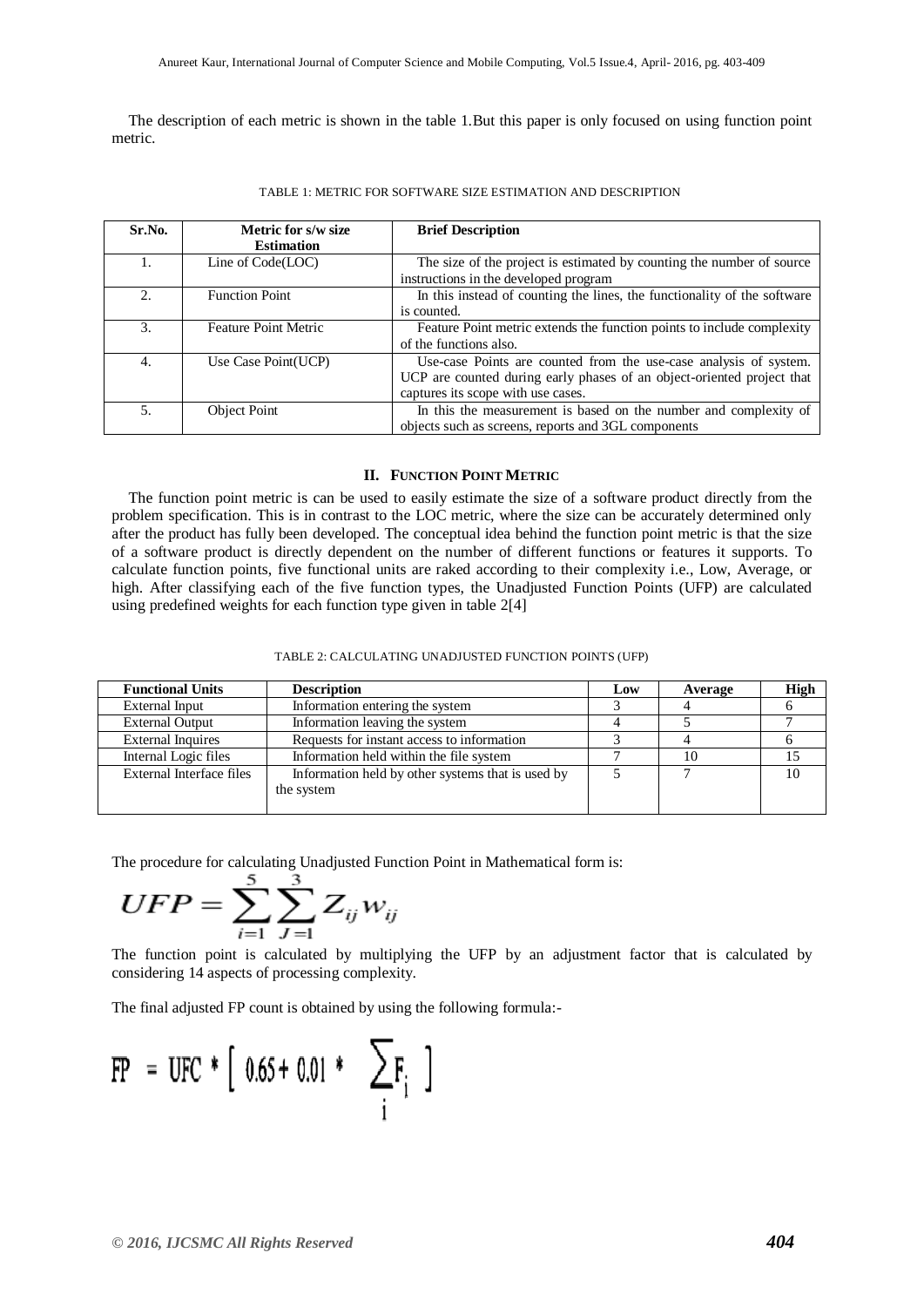## Rate each factor on a scale of 0 to 5. Ńо Incidental Moderate Average Significant Essential Influence Number of factors considered ( $F_i$ ) 1. Does the system require reliable backup and recovery? 2. Is data communication required ? 3. Are there distributed processing functions? 4. Is performance critical? 5. Will the system run in an existing heavily utilized operational environment? 6. Does the system require on line data entry? 7. Does the on line data entry require the input transaction to be built over multiple screens or operations? 8. Are the master files updated on line? 9. Is the inputs, outputs, files, or inquiries complex? 10. Is the internal processing complex? 11. Is the code designed to be reusable ? 12. Are conversion and installation included in the design? 13. Is the system designed for multiple installations in different organizations? 14. Is the application designed to facilitate change and ease of use by the user ?

## The fi (i=1 to 14) are the degrees of influence and are based on responses to question noted below: [5]

Figure 2: Factors for calculating  $f_i[5]$ 

## **III.PROBLEM STATEMENT**

In this paper a case study for a java project is taken. The project is to create software for a car repairs and service. The estimate for this project is done using Function point metrics. After development the screen shots obtained are shown in figure 3.



Figure 3: Screen shots of the car repairs and service project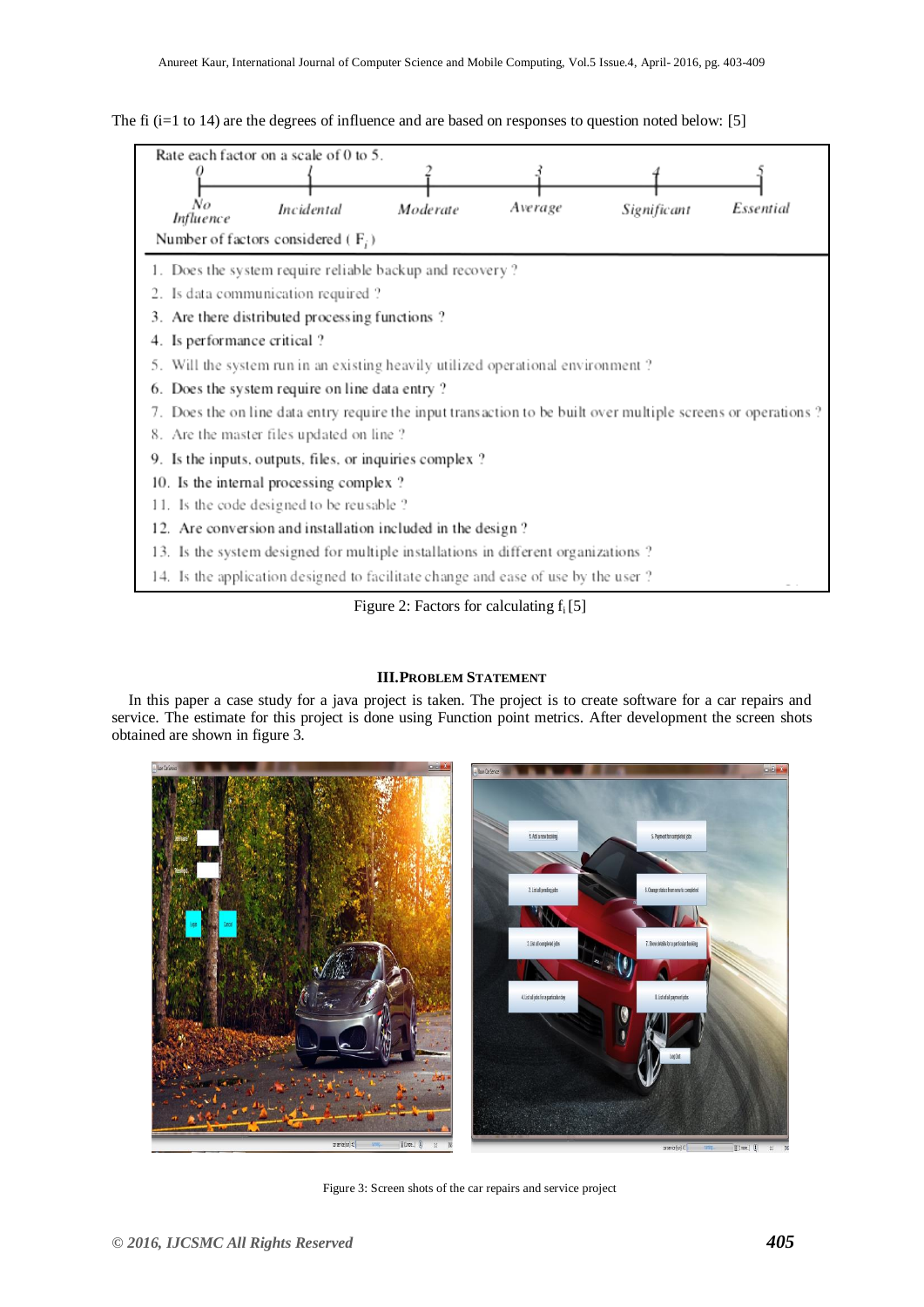For calculating the size of the project function point metric is used as shown in the following tables 3--6. Step 1: Calculations for External Inputs as already discussed in Function point calculation.

| Sr. No | <b>Description</b>        | Complexity |
|--------|---------------------------|------------|
| 1.     | The main Login screen     | Average    |
| 2.     | Category selection screen | Average    |
| 3.     | Payment screen            | low        |
| 4.     | Feedback screen           | low        |
| 5.     | The signup screen         | low        |
| S6.    | The picture gallery       | Low        |
| 7.     | The main activity screen  | Average    |

TABLE 3: EXTERNAL INPUTS AND ITS ASSOCIATED COMPLEXITY

Step 2: Calculations for External Interface files

| Sr. No | <b>Description</b>                    | Complexity |  |
|--------|---------------------------------------|------------|--|
|        | Contact Us screen call and<br>Message | low        |  |
|        | Contact Us screen email               | low        |  |

## TABLE 4: EXTERNAL INTERFACE FILES AND ITS ASSOCIATED COMPLEXITY

Step 3: Calculation of Unadjusted Function Points (UFP)

| TABLE 5: UNADJUSTED FUNCTION POINTS (UFP) CALCULATION |                                  |          |          |          |
|-------------------------------------------------------|----------------------------------|----------|----------|----------|
| <b>User Function</b><br><b>Type</b>                   | <b>Complexity Weight *Counts</b> |          |          |          |
|                                                       | Low                              | Average  | High     | Total    |
| External I/P                                          | $3*4=12$                         | $4*3=12$ | $6*0=0$  | 24       |
| External O/P                                          | $4*0=0$                          | $5*0=0$  | $7*0=0$  | $\Omega$ |
| Internal Logical<br>File                              | $7*0=0$                          | $10*0=0$ | $15*0=0$ | $\Omega$ |
| <b>External Interface</b><br>File                     | $5*2=10$                         | $7*0=0$  | $10*0=0$ | 10       |
| <b>External Inquiry</b>                               | $3*0=0$                          | $4*0=0$  | $6*0=0$  | $\Omega$ |
| <b>Unadjusted Function Point</b>                      |                                  |          |          | 34       |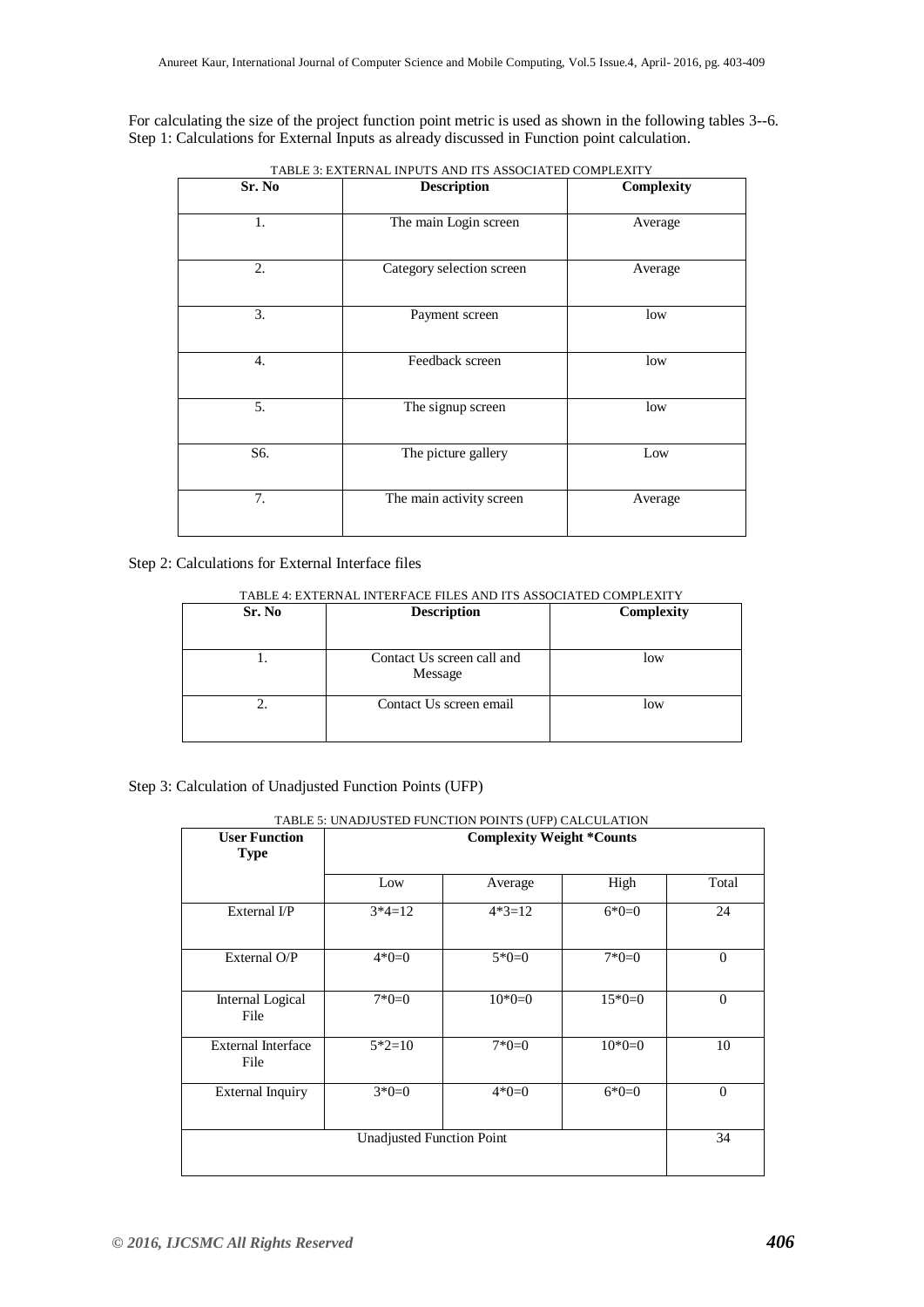| Step 4: Calculation of Total Degree of Influence (TDI) |
|--------------------------------------------------------|
|--------------------------------------------------------|

TABLE 6: TOTAL DEGREE OF INFLUENCE CALCULATION

| ID                     | <b>System Characteristic</b>     | DI               |  |
|------------------------|----------------------------------|------------------|--|
| $\overline{C1}$        | Data Communication               | $\boldsymbol{0}$ |  |
| C2                     | Distributed functions            | $\boldsymbol{0}$ |  |
| C <sub>3</sub>         | Performance objectives           | $\overline{0}$   |  |
| $\overline{C4}$        | Heavily used configuration       | $\overline{2}$   |  |
| $\overline{C5}$        | Transaction rate                 | $\boldsymbol{0}$ |  |
| $\overline{\text{C6}}$ | On-line data entry               | $\overline{4}$   |  |
| C7                     | End-user efficiency              | 5                |  |
| $\overline{C8}$        | On-line update                   | $\boldsymbol{0}$ |  |
| $\overline{C9}$        | Complex processing               | $\overline{2}$   |  |
| C10                    | Reusability                      | $\overline{0}$   |  |
| C11                    | Installation ease                | $\boldsymbol{0}$ |  |
| C12                    | Operational ease                 | $\overline{2}$   |  |
| $\overline{C13}$       | Multiple sites                   | $\theta$         |  |
| C14                    | Facilitate change                | $\overline{2}$   |  |
|                        | <b>Total Degree of Influence</b> | 14               |  |

Step 5: Calculation of Technical Complexity Adjustment (TCA) TCA=0.65+0.01\*TDI Substituting the values, we get TCA=0.65+0.01\*14  $=0.79$ 

Step 6: Calculation of Function Point (FP) FP=UFP\*TCA Substituting the values, we get FP=34\*0.79 =26.86

Step 7: Calculation of size estimate of the software The productivity factor of java programming =53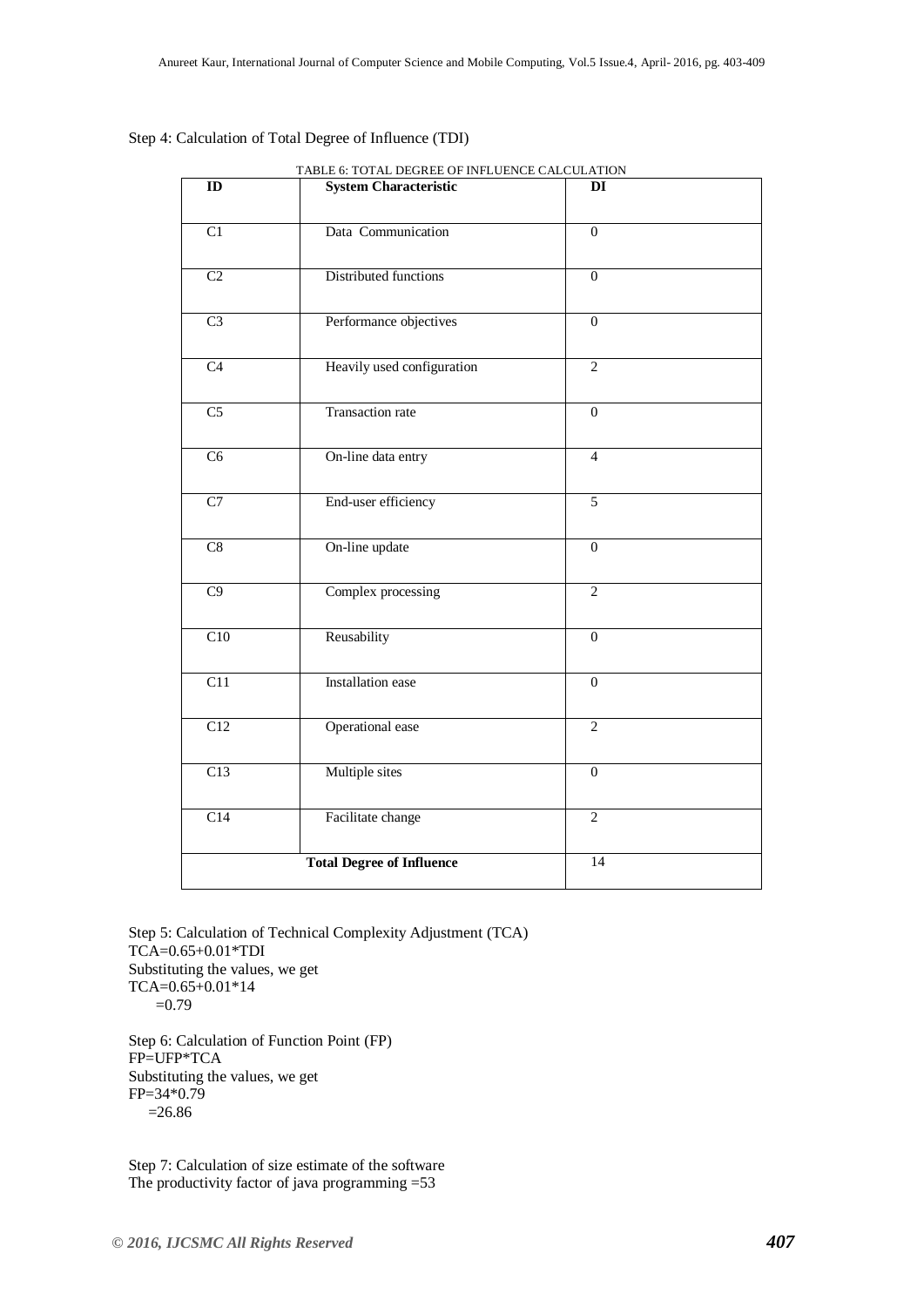Size\_in\_LOC=26.86\*53  $=1423$ 

To validate the results, SourceMonitor Version 3.5 is used. The freeware program SourceMonitor lets you see inside your software source code to find out how much code you have and to identify the relative complexity of your modules. [6]

| Metrics Summary For Checkpoint 'Baseline'                            |                                         |
|----------------------------------------------------------------------|-----------------------------------------|
|                                                                      |                                         |
| Parameter                                                            | Value                                   |
| <b>Project Directory</b>                                             | C:\Users\win 7\Desktop\car servi        |
| <b>Project Name</b>                                                  | car                                     |
| <b>Checkpoint Name</b>                                               | <b>Baseline</b>                         |
| Created On                                                           | 26 Apr 2016, 10:45:53                   |
| <b>Files</b>                                                         | 12                                      |
| Lines                                                                | 1,453                                   |
| <b>Statements</b>                                                    | 996                                     |
| <b>Percent Branch Statements</b>                                     | 66                                      |
| <b>Method Call Statements</b>                                        | 678                                     |
| <b>Percent Lines with Comments</b>                                   | 37                                      |
| <b>Classes and Interfaces</b>                                        | 12                                      |
| <b>Methods per Class</b>                                             | 2.83                                    |
| Average Statements per Method                                        | 22.06                                   |
| Line Number of Most Complex Method                                   | {undefined}                             |
| Name of Most Complex Method                                          | form2.actionPerformed()                 |
| <b>Maximum Complexity</b>                                            | 10                                      |
| Line Number of Deepest Block                                         | {undefined}                             |
| <b>Maximum Block Depth</b>                                           | 5.                                      |
| <b>Average Block Depth</b>                                           | 2.22                                    |
| <b>Average Complexity</b>                                            | 2.97                                    |
|                                                                      |                                         |
| Most Complex Methods in 12 Class(es): Complexity, Statements, Max De |                                         |
|                                                                      |                                         |
| form1 actionDorformod()                                              | 9.20512                                 |
| ш                                                                    | $\mathcal{A}_-$                         |
| Kiviat Graph:                                                        | Block Histogram (statements vs. depth): |
| % Comments                                                           | Help                                    |
| Methods/Class<br><b>Avg Complexity</b>                               | 300                                     |
|                                                                      | Copy<br>200                             |
| wg Stmts/Method                                                      |                                         |
| Avg Depth                                                            | 100<br>Print                            |
| Max Depth Max Complexity                                             | o<br>12345<br>6<br>$8.9+$<br>Done       |
|                                                                      |                                         |
|                                                                      |                                         |

Figure 4: SourceMonitor output

So Actual LOC is 1453 and estimated using FPA was 1423

As it can be seen here, there is a difference of approximately 2% difference. For Calculating effort,the below formaula can be used.

Effort in Person Month = FP /no. of FP's per month (Using organizations or industry benchmark)

## **IV.CONCLUSIONS**

The Size and effort estimations are important metrics that, if accurate, have a positive impact on project planning and management. This paper focuses on the existing software estimation methods. In this paper a case study on a project is done. An estimate for software size using function point metric is made. Then an open